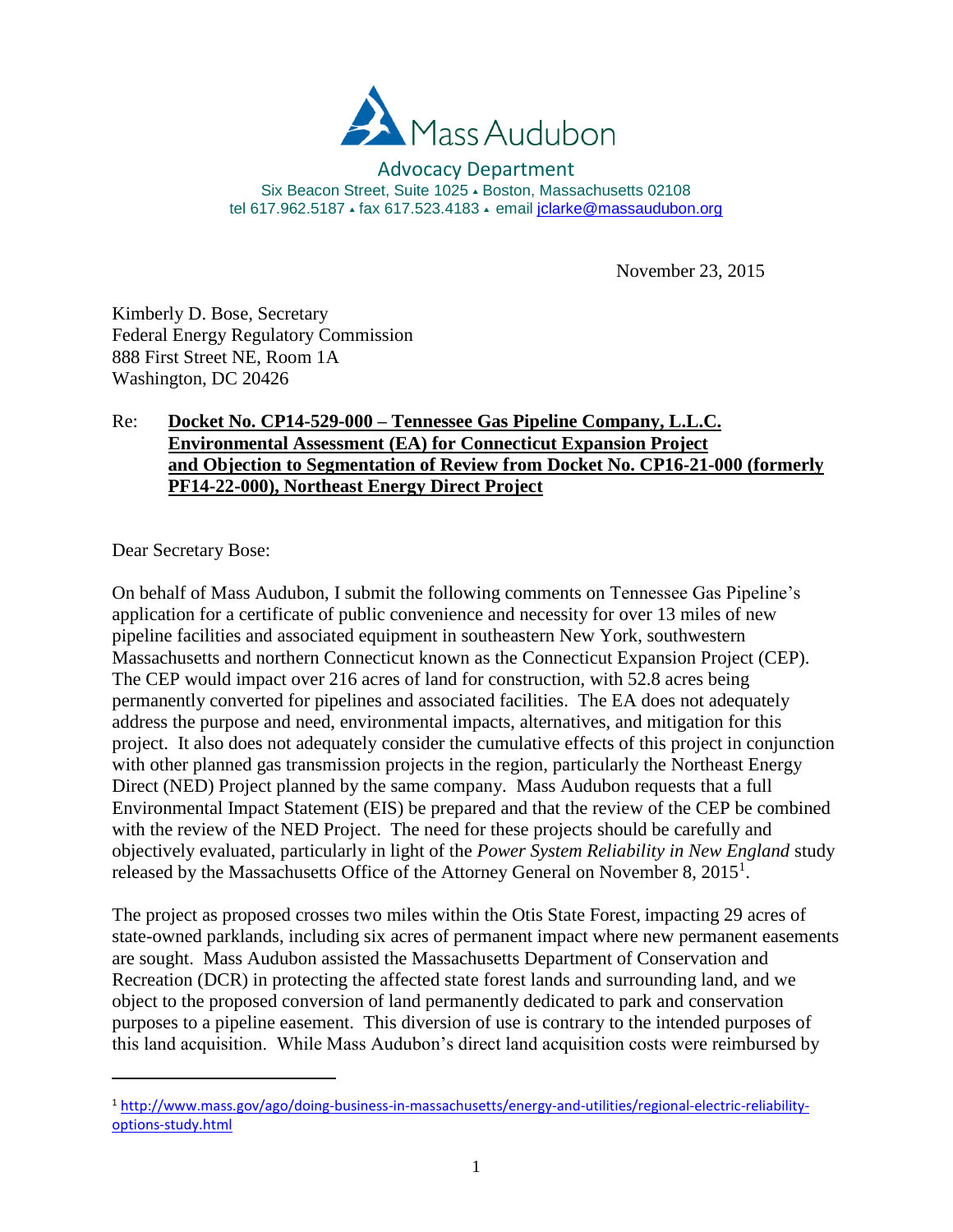the state, associated costs incurred including staff time and due diligence costs estimated in value at \$100,000 were not reimbursed.

Mass Audubon has submitted comments to FERC previously under these dockets (Docket PF14- 22-000: October 6, 2014, January 15, 2015, July 22, 2015, and September 10, 2015; Docket CP14-529-000: September 4, 2014, November 7, 2014, and April 10, 2015; combined comments on both dockets, October 16, 2015). We request that the following comments be considered in addition to previously filed comments.

# **Purpose, Need, and Project Segmentation**

Tennessee and its parent company, Kinder Morgan, are proposing other gas transmission pipeline projects in the region, including the NED project that would traverse Massachusetts from the New York border to Dracut, Massachusetts. These projects are physically connected and the NED project includes an additional loop segment on the 300 line immediately south of the proposed CEP project. We request that the FERC carefully consider whether the application for the CEP improperly segments project review, including in light of the Delaware Riverkeeper case (DC Circuit Court of Appeals, No. 13-1015). That decision noted that FERC may not segment review under the National Environmental Policy Act (NEPA) when "it divides connected, cumulative or similar federal actions into separate projects and thereby fails to address the true scope and impact of the activities that should be under consideration."

The Final Environmental Impact Report (FEIR) filed with the Massachusetts Environmental Policy Act office this year on the CEP project contains contradictory statements claiming on the one hand that it is a stand-alone project serving only three specific customers in Connecticut, but then also stating, "Construction of the Project will help to alleviate the natural gas pipeline constraints in the northeast United States by increasing capacity in these high-demand markets.<sup>2</sup>" The physical and temporal proximity of these projects along with the cumulative impacts to the environment within the region all point to a need for combined, cumulative review.

# **Alternatives Analysis**

 $\overline{\phantom{a}}$ 

Further review should be required of alternatives to avoid, minimize, and mitigate the impacts of the CEP and NED. This analysis should consider the potential roles of increased energy efficiency programs, modifications to gas marketing and sales mechanisms, alternative energy sources including renewables, and alternative routes that further avoid and minimize impacts to land and water resources. The AG's Energy Reliability Study found that energy efficiency and demand management would meet the reliability needs of the system at the lowest costs to the customers. As noted in previous comments, FERC should also address the impacts of expanded gas transmission pipelines on state, regional, and national goals for reducing Greenhouse Gas emissions. Alternatives should be pursued to meet those targets as well as energy needs.

### **Impacts and Mitigation – Additional Information Needed in an EIS**

The EA summarizes the impacts of the CEP to various categories of resources such as wetlands, but does not adequately address site-specific impacts and mitigation. For example, at specific

<sup>2</sup> P. 1-3 Purpose and Need Statement, CEP FEIR, March, 2014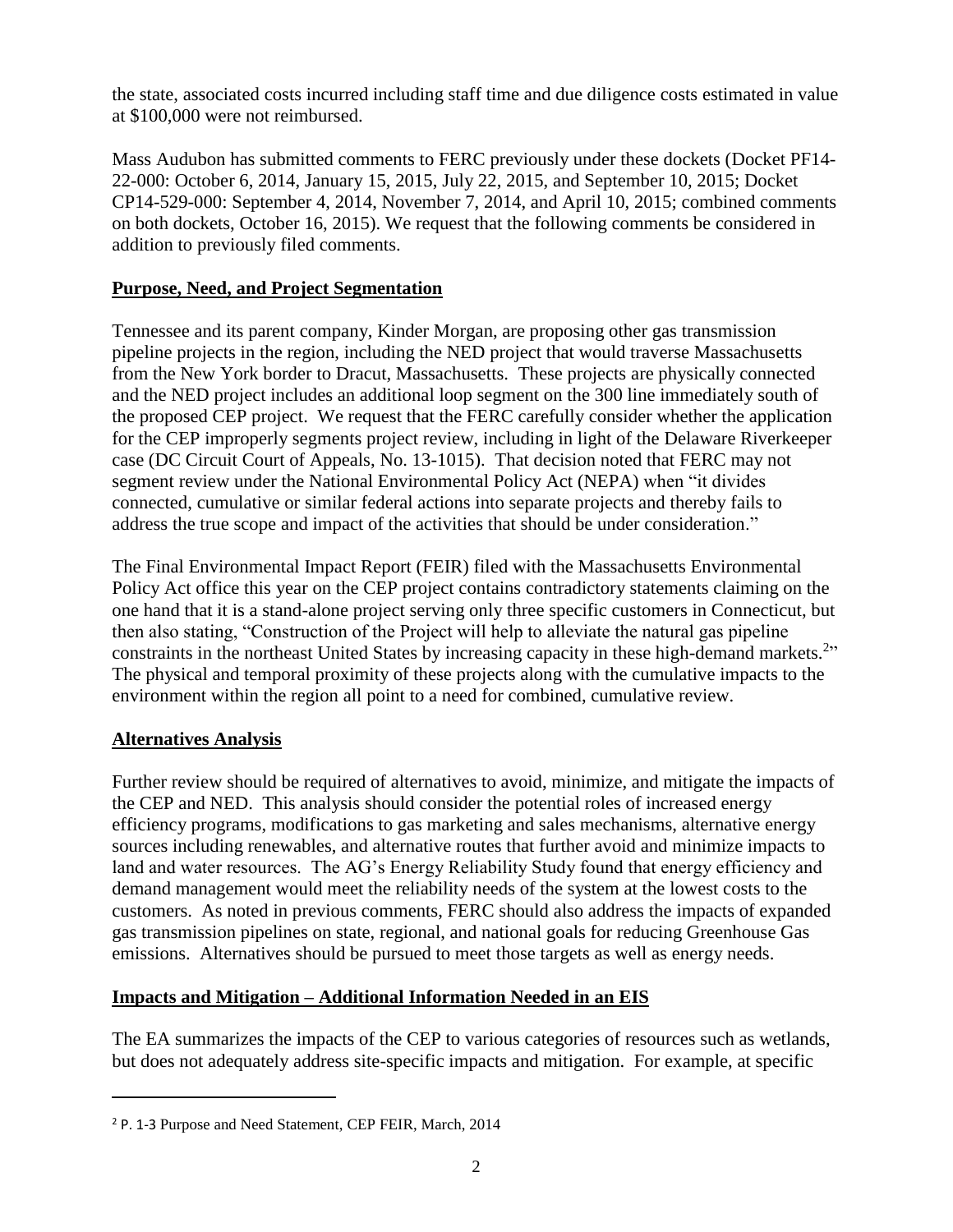locations there may be particular features such as trees with cavities, stream banks supporting animal burrows, or locations within wetlands that are particularly productive for breeding of amphibians or as fish habitat. The Massachusetts Wetlands Protection Act recognizes fish and wildlife habitat as public interests. The state regulations promulgated under that law and the associated *Massachusetts Wildlife Habitat Protection Guidance for Inland Wetlands<sup>3</sup>* produced by the Massachusetts Department of Environmental Protection call for site-specific identification and protection of specific habitat features. Similar site-specific analyses and planning are also applicable under the federal Clean Water Act and 401 Water Quality Certification permitting. The standardized construction methodologies referenced in the EA are an inadequate substitution for site-specific planning.

Several studies have documented a high failure rate for wetlands mitigation in Massachusetts, New England, and nationwide. Recently, the University of Massachusetts and Department of Environmental Protection conducted a review of wetlands replication in Massachusetts that confirmed little progress has been made in the success rate of wetlands replication compared to previous studies (*Compensatory Wetland Mitigation in Massachusetts* by Stephen Brown and Peter Veneman, 1998). Less than half of the replication projects meet minimal standards, while even fewer produce wetlands of similar size and vegetative character of the area lost. While gas pipelines may claim that the construction impacts are temporary, factors such as the long period of time (often decades) required to re-grow woody vegetation in wetlands, as well as introduction of invasive species, indicate that the impacts are much more widespread and longlasting.

For state and federally-listed rare species, avoidance, minimization and mitigation are highly sensitive to site-specific planning, and again the EA is incomplete and inadequate in that regard.

The EA requires the company to conclude consultations with state and federal environmental agencies including the Massachusetts Department of Environmental Protection and Massachusetts Division of Fisheries and Wildlife prior to construction. Mass Audubon objects to this procedure for addressing additional detailed planning required for the project. Deferring those details to future consultations with individual agencies deprives the public of the opportunity to review and comment. It also has the potential for creating conflict between protection of one resource vs. another – for example a proposed rare species mitigation measure approved by wildlife officials may have additional water quality impacts. Coordinated review, with public input, is important and is an essential function of the NEPA process.

The EA inadequately addresses cumulative environmental impacts. In describing impacts to rare species, for example, the EA repeatedly states that the impacts at a specific location will not cause a species to trend toward federal listing, or that impacts will be local and temporary. The cumulative effects of impacts across multiple sites should be considered in the context of other existing and planned projects (including projects by others) that will also impact the same species. If a species is already in decline and state-listed, any impact should be taken seriously and avoided if at all possible. One example of inadequate consideration of impacts to rare species is the proposed mitigation for American Bittern and Wood Turtle at the Tyringham pipeyard. The EA states that the Bittern habitat will be covered in construction matting before

l

<sup>3</sup> <http://www.mass.gov/eea/docs/dep/water/laws/i-thru-z/wldhab.pdf>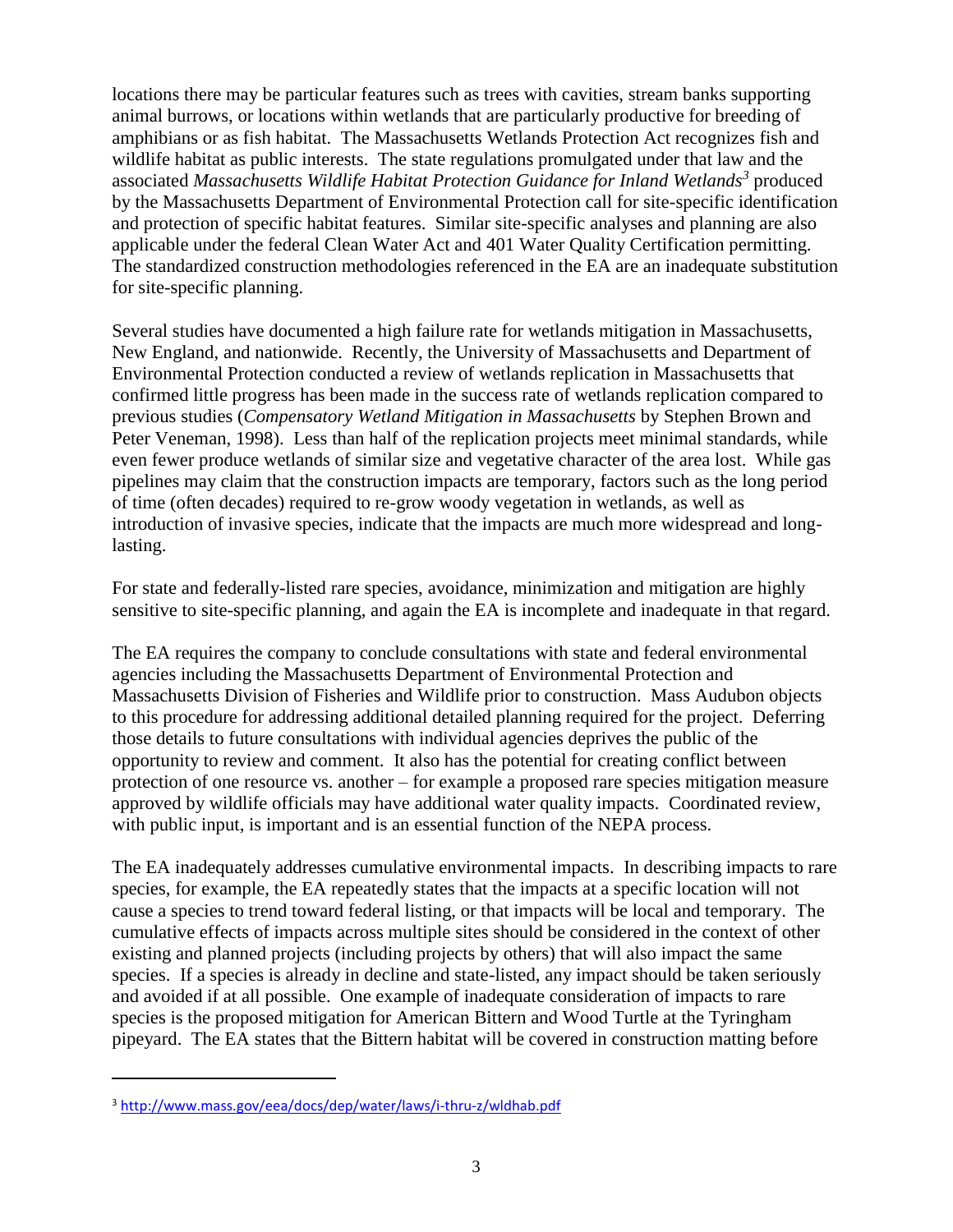the bird breeding season begins, and turtles will be excluded from the area by construction fencing. This may prevent direct harm to individual animals, but also excludes them from necessary habitat during important points in their lifecycle. This may impact their survival and/or breeding success, and will at a minimum have some temporary effect on the local population. More should be done to avoid impacting such sensitive habitats, or if the impacts are truly unavoidable, mitigation should include positive measures such as creation and protection of additional habitat to benefit the affected local populations.

The cumulative impacts of the CEP and NED projects taken together are very significant and warrant combined review through a comprehensive EIS.

### **Conservation Lands and Article 97 of the Massachusetts Constitution**

The project as proposed would traverse two miles within the Otis State Forest, impacting 29 acres of state-owned parklands, including proposed acquisition by the company of a new easement across 6 acres of parkland. Disposition of permanently protected parklands in Massachusetts requires approval by both branches of the state Legislature under Article 97 of the state constitution.

In 2007, Mass Audubon assisted DCR in protecting over 900 acres of land at Otis State Forest, including areas around Lower Spectacle Pond that include an old growth hemlock forest stand, intact large blocks of forest, cold water fishery habitat, and other important natural resources. The Lower Spectacle Pond property is part of an interconnected area of protected open space encompassing more than 8,500 acres. It includes *BioMap2* Core Habitat mapped by the Massachusetts Division of Fisheries and Wildlife, and supports myriad plants and animals including rare turtles and dragonflies. The property includes diverse intact natural communities that contain features such as bedrock outcrops, large cavity trees, mature forest, and numerous seeps and springs in addition to the perennial streams mentioned in the FERC filing. Mass Audubon transferred its interests in land affected by this project to the state with the understanding that the land would be permanently protected under Article 97. The Executive Office of Energy and Environmental Affairs (EEA) Article 97 Land Disposition Policy states that EEA may only consider supporting Article 97 dispositions when several conditions are met including: "the disposition of a parcel is not contrary to the express wishes of the person(s) who donated or sold the parcel or interests therein to the commonwealth." **Mass Audubon objects to and opposes the proposed Article 97 disposition.**

The assessment of impacts as described in the FERC filing are superficial and incomplete. Fragmentation of mature forest and associated habitat will occur, impacting the ecosystem well beyond the footprint of impact. Disturbances of plants and soils will promote the spread of invasive species, and the impacts are far more than temporary. The company should be required to undertake further detailed analysis of alternatives to avoid and minimize impacts to these precious parklands. Any unavoidable impacts should be fully mitigated, including ongoing (permanent) commitments to invasive species management and enforcement of Off-Road Vehicle (ORV) restrictions. DCR does not have adequate resources to manage or prevent existing ORV violations let alone take on new responsibilities for keeping vehicles off a private company's expanded easement.